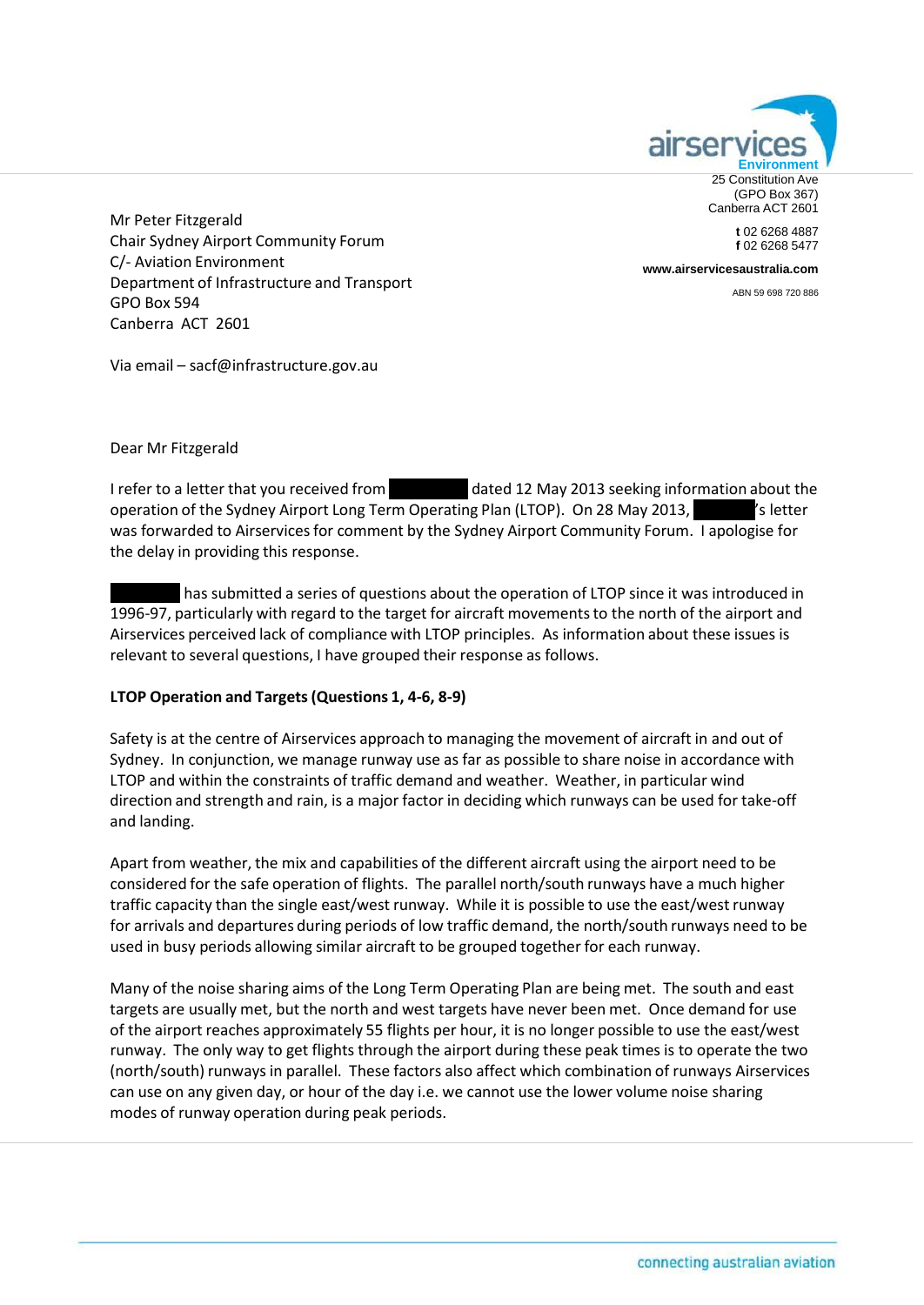The noise sharing targets for Sydney Airport were developed in 1996 based on a series of computer models. These models looked at the capacity of each runway and an analysis of historical weather data. The modelling showed that:

- $\circ$  It is difficult to accurately forecast future levels of runway use with a high degree of certainty (particularly given changes in the weather, and the changing mix of aircraft that use Sydney Airport).
- o The forecast growth in aircraft movementsis projected to limit the ability of air traffic controllers to use noise sharing modes for aircraft arrivals and departures.
- o Information on levels of runway use must be considered in combination with flight path maps or some form of noise contours to assess the actual distribution of aircraft noise, compared to the targeted distribution of aircraft noise. This is important because arriving and departing aircraft do not necessarily maintain the runway heading when they are clear of the airport. Different aircraft take different turns as they exit Sydney Airport, with slower aircraft taking a wider turn and faster aircraft a more straight flight path. Having aircraft peel off at different points once they have left Sydney Airport is important to maintaining a safe distance between arriving and departing aircraft, as well as allowing their safe operation in different wind and weather conditions.

Airservicesimplementation and ongoing operation of LTOP has been closely monitored over the years by SACF and the LTOP Implementation Monitoring Committee (IMC) which is comprised of Airservices, industry and community representatives. Airservices maintainsthat LTOP has been implemented to the fullest extent currently possible and noise sharing and respite principles are followed on a day-to-day basis as stated i.e. as traffic demand and weather conditions permit. A 2005 independent analysis of LTOP performance by Airways International found that the implementation has been 'reasonable considering the complexity of LTOP in all its aspects'. This report is available on the SACF website at

[www.sacf.infrastructure.gov.au/airport/LTOP/files/Assessment\\_of\\_LTOP\\_Performance.pdf.](http://www.sacf.infrastructure.gov.au/airport/LTOP/files/Assessment_of_LTOP_Performance.pdf)

The Australian Government is currently not considering any changes to LTOP, nor to the location or operation of flight paths at Sydney.

# **Aircraft moments 2005 to 2007 (Question 2)**

The average number of aircraft movements per month over the north during the period was 6,469 or 27.9% of all movements.

# **Air traffic management changes made since November 2007 (Question 3)**

There have been no changes made to flight patterns and/or altitude requirementssince November 2007 that impact Ys residence.

# **Advancesin aircraft landing technology (Question 7)**

A growing number of modern aircraft are now fitted with navigation systems that use satellite assisted guidance. Specialised flight management systems in the cockpit can use GPS information to fly these aircraft with high accuracy and only a small variation in the actual tracks flown from one aircraft to another.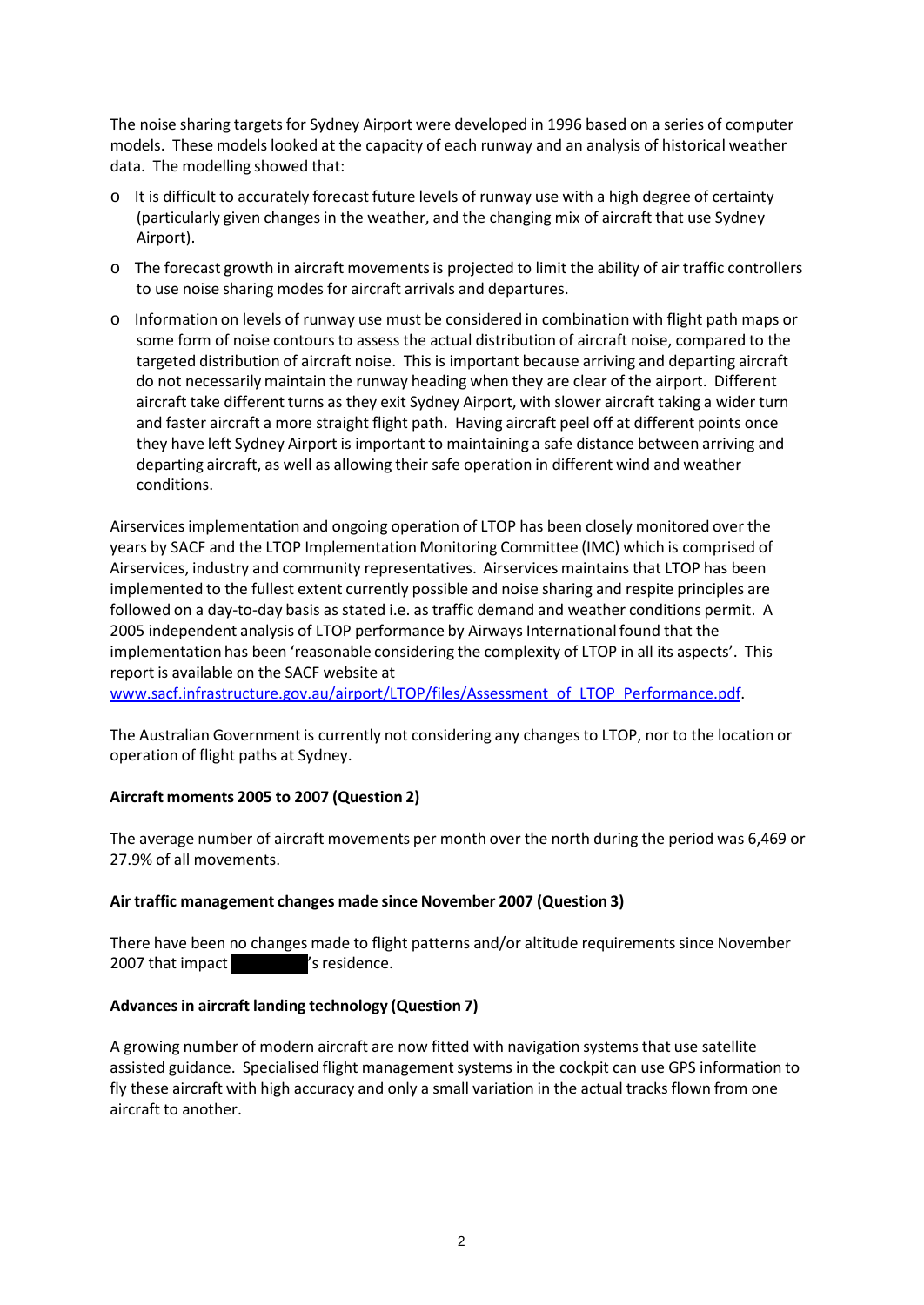These systems are known in aviation circles as Required Navigation Performance (RNP) – meaning the aircraft can perform in accordance with a strict set of navigation parameters. For simplicity we refer to this as 'Smart Tracking'.

Smart Tracking flight paths can be designed to curve around obstacles(high terrain or buildings), follow existing high noise corridors(highways) or to avoid noise sensitive areas in favour of overflying industrial land or other non‐residential areas. In some instances this can provide for better aircraft noise management.

For several years Smart Tracking has been under trial at 17 Australian airports and since 2011 has been permanently implemented for all suitably equipped aircraft operating at Brisbane, Melbourne, Canberra, Cairns and Adelaide. While some trial flights occurred at Sydney some years ago, Sydney Airport continues to be serviced by ground‐based navigation and landing systems.

Introducing Smart Tracking at a major airport like Sydney is highly complex and would require a level of fitment that currently does not exist (at present only a small percentage of aircraft operating in Australia are equipped for Smart Tracking). It would also likely require a complete redesign of the Sydney flight path structure in order to maximise the benefits of the technology. This work is not currently under consideration.

# **Departures over Hunters Hill (Question 10)**

As notes, a small number of aircraft each year depart over the same areas to the north of the airport in line with the main north/south runway that are used for arrivals. This is regrettable but unavoidable.

The departure flight path from this runway makes a left turn shortly after take‐off and then splits into two flight paths: one continues to the west and the other to the west and north. Aircraft heading to destinationsto the east of Sydney (e.g. New Zealand, Asia, USA) follow the latter flight path and then make a right turn towards the coast after gaining altitude. This allows them to travel over the top of the flight path for aircraft arriving from the north to land at the southern end of the north/south runways as depicted in Figure 1 below. Note that when aircraft are departing to the north they are landing from the south.

However, some long haul international aircraft travelling to the east on Sydney are not capable of gaining sufficient altitude to cross over top of the northerly arrival flight path. Instead, on take‐off they are required to briefly maintain their northerly heading before turning to the coast at a much lower altitude in order to fly underneath the arrival flight path as depicted in Figure 2 below.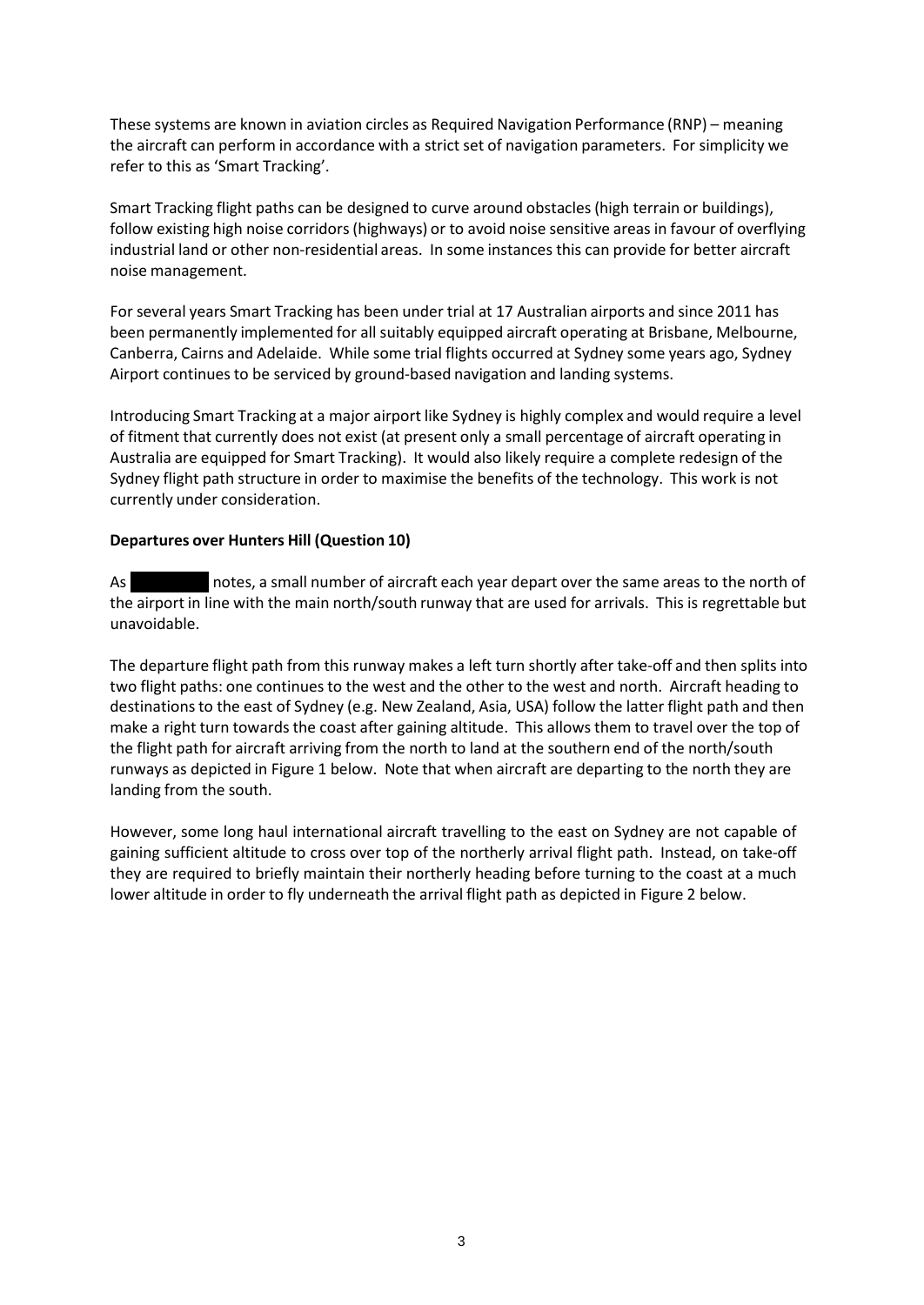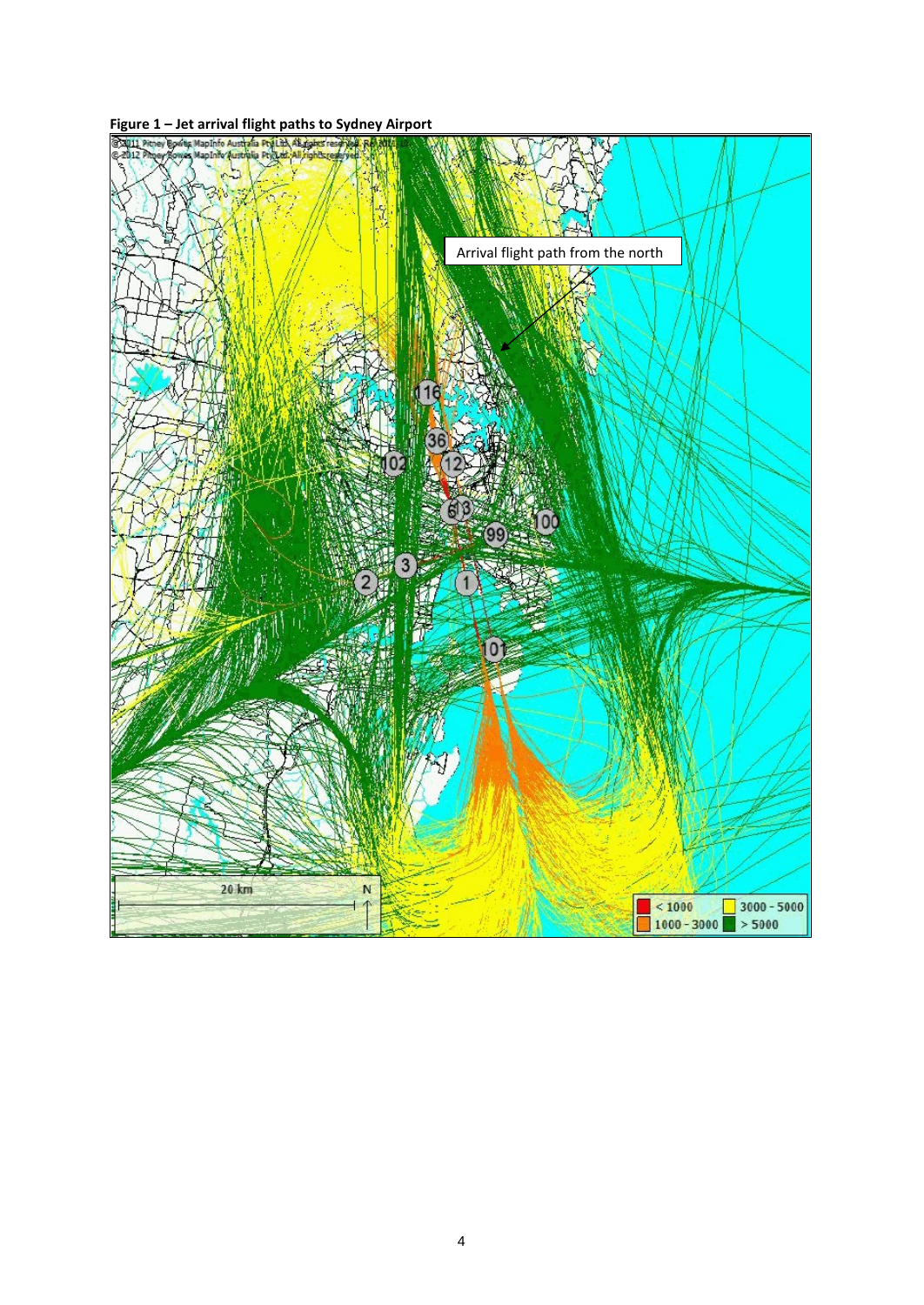### **Figure 2 – Jet departure flight paths from Sydney Airport**



# **Altitude requirementsfor arrivals(Question 11)**

The International Civil Aviation Organisation (ICAO) world‐wide standard approach procedure for landing aircraft prescribes a 3 degree glide path. This is the standard adopted by Australia.

One of the intended components of LTOP was a flight path structure referred to as 'high and wide'. As the name suggests, aircraft would approach the airport from a higher altitude and either further out to sea or from further outside the Sydney basin than they currently do for each of the runway modes of operation associated with the LTOP. The aim of these approaches was to reduce aircraft noise to the Sydney community.